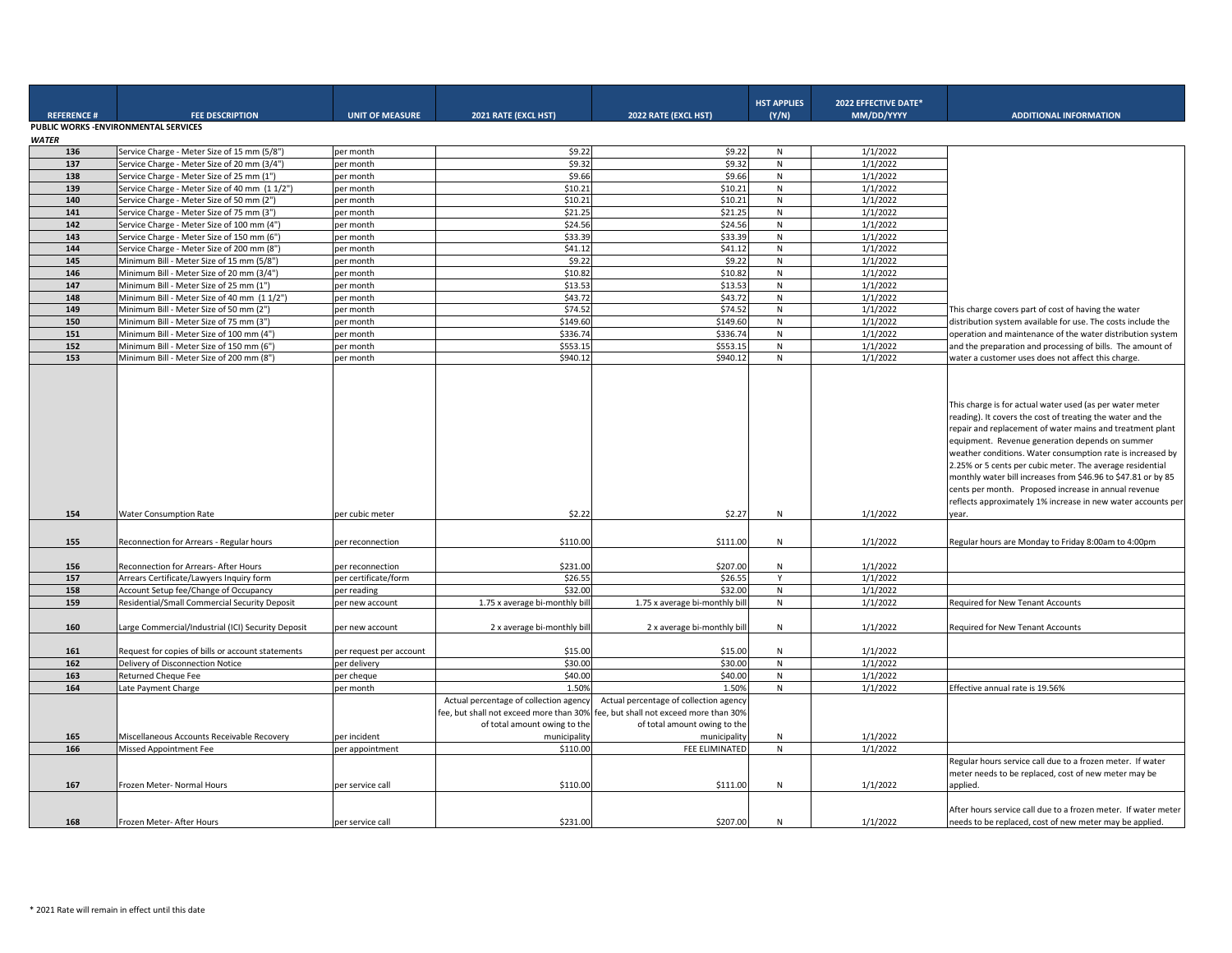| <b>REFERENCE#</b> | <b>FEE DESCRIPTION</b>                                                                    | <b>UNIT OF MEASURE</b> | 2021 RATE (EXCL HST)                                                                                                                                                                                          | 2022 RATE (EXCL HST)                                                                                                                                                                                          | <b>HST APPLIES</b><br>(Y/N) | 2022 EFFECTIVE DATE*<br>MM/DD/YYYY | <b>ADDITIONAL INFORMATION</b>                                                                                                                                                                                                         |
|-------------------|-------------------------------------------------------------------------------------------|------------------------|---------------------------------------------------------------------------------------------------------------------------------------------------------------------------------------------------------------|---------------------------------------------------------------------------------------------------------------------------------------------------------------------------------------------------------------|-----------------------------|------------------------------------|---------------------------------------------------------------------------------------------------------------------------------------------------------------------------------------------------------------------------------------|
|                   | PUBLIC WORKS - ENVIRONMENTAL SERVICES                                                     |                        |                                                                                                                                                                                                               |                                                                                                                                                                                                               |                             |                                    |                                                                                                                                                                                                                                       |
| <b>WATER</b>      |                                                                                           |                        |                                                                                                                                                                                                               |                                                                                                                                                                                                               |                             |                                    |                                                                                                                                                                                                                                       |
| 169               | Frozen Water Service - Thawing frozen pipes                                               | per service call       | \$175.00                                                                                                                                                                                                      | \$175.00                                                                                                                                                                                                      | ${\sf N}$                   | 1/1/2022                           | Minimum (1)hr service call rate plus actual cost for labour &<br>materials, including contractor charges will apply                                                                                                                   |
| 170               | Pool Fill- Regular Hours                                                                  | per service call       | \$530.00                                                                                                                                                                                                      | \$535.00                                                                                                                                                                                                      | ${\sf N}$                   | 1/1/2022                           | Pool fill during regular hours, based on actual costs of labour,<br>equipment, and average water consumption.                                                                                                                         |
|                   |                                                                                           |                        |                                                                                                                                                                                                               |                                                                                                                                                                                                               |                             |                                    | Pool fill during after-hours, based on actual costs of labour,                                                                                                                                                                        |
| 171               | Pool Fill- After Hours                                                                    | per service call       | \$760.00                                                                                                                                                                                                      | \$775.00                                                                                                                                                                                                      | N                           | 1/1/2022                           | equipment, and average water consumption.                                                                                                                                                                                             |
| 172               | Pool Fill- Regular hrs. - ON/ After hrs. - OFF                                            | per service call       | \$670.00                                                                                                                                                                                                      | \$730.00                                                                                                                                                                                                      | ${\sf N}$                   | 1/1/2022                           | Pool fill turned on during regular hrs. and turned off after-<br>hours, based on actual costs of labour, equipment, and<br>average water consumption.                                                                                 |
| 173               | Customer Service Request- Normal / After hours                                            | per request            | Actual Cost for Labour (including 40%<br>benefits), Equipment, Materials plus<br>30% Overhead Charge. In addition<br>contractor charges with 30% Overhead<br>Charge (up to a maximum of \$1,000)<br>may apply | Actual Cost for Labour (including 40%<br>benefits), Equipment, Materials plus<br>30% Overhead Charge. In addition<br>contractor charges with 30% Overhead<br>Charge (up to a maximum of \$1,000)<br>may apply | N                           | 1/1/2022                           | Calls regarding water quality, leaks, low pressure complaints,<br>testing water, inspection, construction coordination and<br>inquiries, etc.                                                                                         |
|                   |                                                                                           |                        |                                                                                                                                                                                                               |                                                                                                                                                                                                               |                             |                                    | Service fee is \$111 for one visit for turning water off or/and                                                                                                                                                                       |
| 174               | Turn Water Off and On-Regular & After Hours                                               | per visit              | \$110.00                                                                                                                                                                                                      | \$111.00                                                                                                                                                                                                      | N                           | 1/1/2022                           | on during regular hours and after hours. A return visit to turn<br>on will be subject to additional service call fee of \$111.                                                                                                        |
| 175               | Turn Water Off and On-Regular & After Hours Existing<br>Single-Family Homes- Return Visit | per visit              | \$110.00                                                                                                                                                                                                      | \$50.00                                                                                                                                                                                                       | N                           | 1/1/2022                           | Service fee is \$111 for one visit for turning water off or/and<br>on during regular hours and after hours. A return visit to turn<br>on will be subject to additional service call fee which has been<br>reduced from \$111 to \$50. |
|                   | Missed Appointment/Site not Ready Fee (Returned                                           |                        |                                                                                                                                                                                                               |                                                                                                                                                                                                               |                             |                                    | Regular hours - Return visit required due the work site or                                                                                                                                                                            |
| 176               | Visit) - Regular Hours                                                                    | per visit              | \$110.00                                                                                                                                                                                                      | \$111.00                                                                                                                                                                                                      | $\mathsf{N}$                | 1/1/2022                           | customer not ready                                                                                                                                                                                                                    |
| 177               | Missed Appointment/Site not Ready Fee (Returned<br>Visit) - After Hours                   |                        | \$231.00                                                                                                                                                                                                      | \$207.00                                                                                                                                                                                                      |                             |                                    | After hours - Return visit required due the work site or                                                                                                                                                                              |
|                   |                                                                                           | per visit              |                                                                                                                                                                                                               |                                                                                                                                                                                                               |                             |                                    | customer not ready                                                                                                                                                                                                                    |
| 178               | <b>Hydrant Use for construction - Deposit</b>                                             | per request            | \$7,500.00                                                                                                                                                                                                    | \$7,500.00                                                                                                                                                                                                    | N                           | 1/1/2022                           | Balance refundable minus (-) costs for water usage at the bulk<br>water rate and service calls, (installation, removal and testing<br>of device).                                                                                     |
| 179               | Hydrant Use for construction - Test backflow device                                       | per test               | \$130.00                                                                                                                                                                                                      | \$132.00                                                                                                                                                                                                      | N                           | 1/1/2022                           |                                                                                                                                                                                                                                       |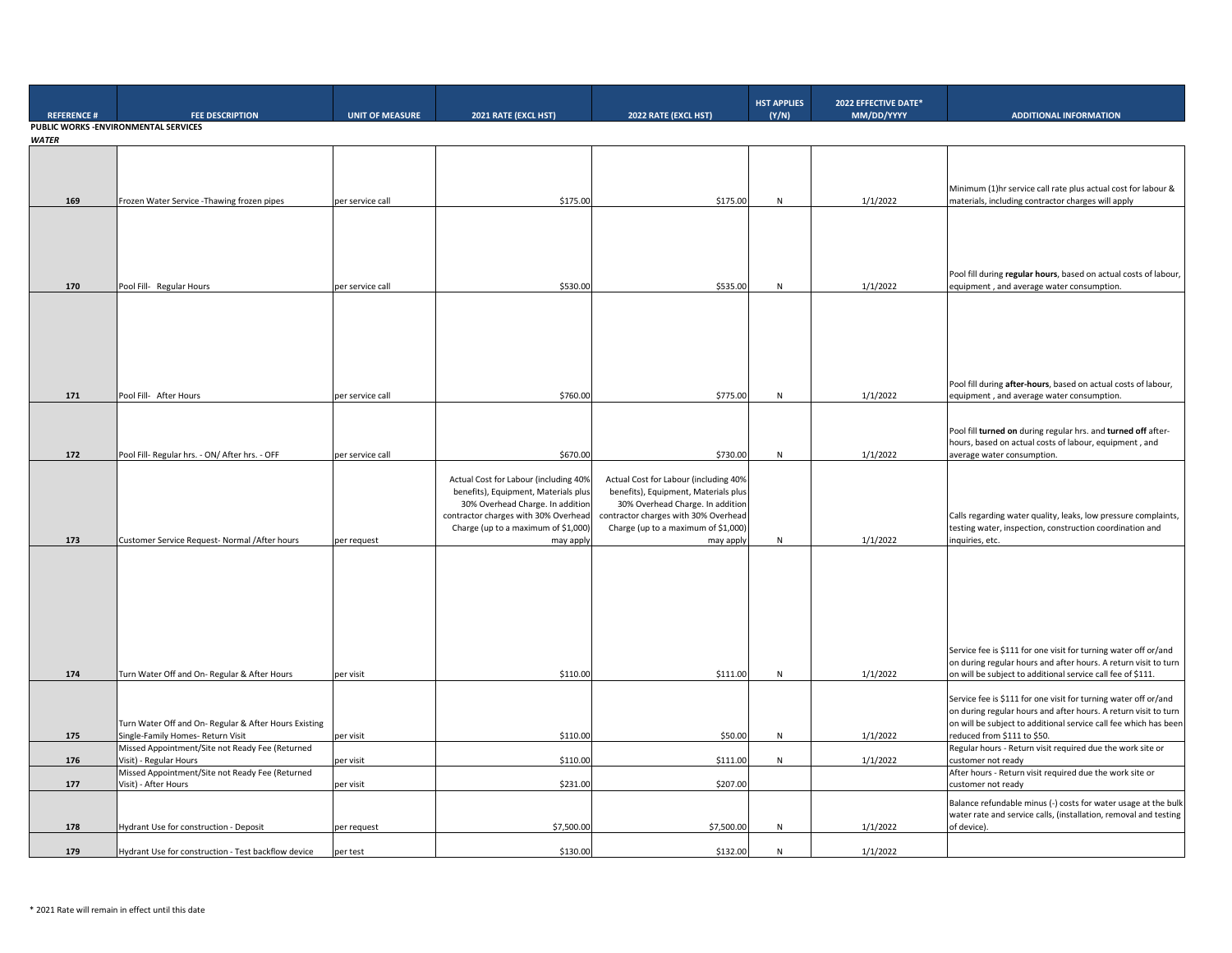|                   |                                                                                                                                    |                        |                                                                                                                                                                                                               |                                                                                                                                                                                                               | <b>HST APPLIES</b> | 2022 EFFECTIVE DATE* |                                                                                                                                                                                  |
|-------------------|------------------------------------------------------------------------------------------------------------------------------------|------------------------|---------------------------------------------------------------------------------------------------------------------------------------------------------------------------------------------------------------|---------------------------------------------------------------------------------------------------------------------------------------------------------------------------------------------------------------|--------------------|----------------------|----------------------------------------------------------------------------------------------------------------------------------------------------------------------------------|
| <b>REFERENCE#</b> | <b>FEE DESCRIPTION</b>                                                                                                             | <b>UNIT OF MEASURE</b> | 2021 RATE (EXCL HST)                                                                                                                                                                                          | 2022 RATE (EXCL HST)                                                                                                                                                                                          | (Y/N)              | MM/DD/YYYY           | <b>ADDITIONAL INFORMATION</b>                                                                                                                                                    |
|                   | PUBLIC WORKS - ENVIRONMENTAL SERVICES                                                                                              |                        |                                                                                                                                                                                                               |                                                                                                                                                                                                               |                    |                      |                                                                                                                                                                                  |
| <b>WATER</b>      |                                                                                                                                    |                        |                                                                                                                                                                                                               |                                                                                                                                                                                                               |                    |                      |                                                                                                                                                                                  |
| 180               | Deposit for 2" (50mm) Water Meter - Construction                                                                                   | per request            | \$800.00                                                                                                                                                                                                      | \$800.00                                                                                                                                                                                                      | ${\sf N}$          | 1/1/2022             | Deposit to recover cost of meter should it not be returned or<br>damaged. Water usage charged separately at the bulk water<br>rate.                                              |
| 181               | New Water Service Connection Fee- 15mm (5/8")                                                                                      |                        | \$252.00                                                                                                                                                                                                      | \$252.00                                                                                                                                                                                                      | N                  | 1/1/2022             | Actual cost of meter, remote and meter installation per<br>meter size.                                                                                                           |
|                   |                                                                                                                                    | per connection         |                                                                                                                                                                                                               |                                                                                                                                                                                                               |                    |                      | Actual cost of meter, remote and meter installation per                                                                                                                          |
| 182               | New Water Service Connection Fee- 19mm (3/4")                                                                                      | per connection         | \$308.00                                                                                                                                                                                                      | \$308.00                                                                                                                                                                                                      | N                  | 1/1/2022             | meter size.                                                                                                                                                                      |
|                   |                                                                                                                                    |                        |                                                                                                                                                                                                               |                                                                                                                                                                                                               |                    |                      | Actual cost of meter, remote and meter installation per                                                                                                                          |
| 183               | New Water Service Connection Fee- 25mm (1")                                                                                        | per connection         | \$397.00                                                                                                                                                                                                      | \$397.00                                                                                                                                                                                                      | N                  | 1/1/2022             | neter size                                                                                                                                                                       |
| 184               | New Water Service Connection Fee- 40mm (1.5")                                                                                      | per connection         | \$1,062.00                                                                                                                                                                                                    | \$1,062.00                                                                                                                                                                                                    | ${\sf N}$          | 1/1/2022             | Actual cost of meter, remote and meter installation per<br>meter size                                                                                                            |
|                   |                                                                                                                                    |                        |                                                                                                                                                                                                               |                                                                                                                                                                                                               |                    |                      | Actual cost of meter, remote and meter installation per                                                                                                                          |
| 185               | New Water Service Connection Fee- 50mm (2")                                                                                        | per connection         | \$1,217.00                                                                                                                                                                                                    | \$1,217.00                                                                                                                                                                                                    | N                  | 1/1/2022             | meter size.                                                                                                                                                                      |
|                   |                                                                                                                                    |                        | Actual Cost for Labour (including 40%<br>benefits), Equipment, Materials plus<br>30% Overhead Charge. In addition<br>contractor charges with 30% Overhead<br>Charge (up to a maximum of \$1,000)              | Actual Cost for Labour (including 40%<br>benefits), Equipment, Materials plus<br>30% Overhead Charge. In addition<br>contractor charges with 30% Overhead<br>Charge (up to a maximum of \$1,000)              |                    |                      |                                                                                                                                                                                  |
| 186               | New Water Service Connection Fee- Larger than 50mm per connection                                                                  |                        | may apply                                                                                                                                                                                                     | may apply                                                                                                                                                                                                     | N                  | 1/1/2022             |                                                                                                                                                                                  |
| 187               | New Water Service Connection Fee- Specialized meter<br>and/or devices such as a transmitter to suit above<br>mentioned meter sizes | per connection         | Actual Cost for Labour (including 40%<br>benefits), Equipment, Materials plus<br>30% Overhead Charge. In addition<br>contractor charges with 30% Overhead<br>Charge (up to a maximum of \$1,000)<br>may apply | Actual Cost for Labour (including 40%<br>benefits), Equipment, Materials plus<br>30% Overhead Charge. In addition<br>contractor charges with 30% Overhead<br>Charge (up to a maximum of \$1,000)<br>may apply | N                  | 1/1/2022             |                                                                                                                                                                                  |
| 188               | Inspection Fee for retrofitted water meters                                                                                        | per meter installation | \$110/hr plus actual cost of meter and<br>remote read-out devices                                                                                                                                             | \$111/hr plus actual cost of meter and<br>remote read-out devices                                                                                                                                             | ${\sf N}$          | 1/1/2022             | Inspection fee for multiple retrofitted water meters and<br>remote read-out devices at multi-residential and multi-tenant<br>ndustrial, commercial and institutional properties. |
|                   |                                                                                                                                    |                        |                                                                                                                                                                                                               |                                                                                                                                                                                                               |                    |                      | Fee for inspection of water service installation, renewal or                                                                                                                     |
| 189               | Inspection fee of Water Services 2" or less                                                                                        | flat fee or per hour   | \$110.00                                                                                                                                                                                                      | \$111.00                                                                                                                                                                                                      | N                  | 1/1/2022             | epair.                                                                                                                                                                           |
|                   |                                                                                                                                    |                        | Actual Cost for Labour (including 40%<br>benefits), Equipment, Materials plus<br>30% Overhead Charge. In addition<br>contractor charges with 30% Overhead<br>Charge (up to a maximum of \$1,000)              | Actual Cost for Labour (including 40%<br>benefits), Equipment, Materials plus<br>30% Overhead Charge. In addition<br>contractor charges with 30% Overhead<br>Charge (up to a maximum of \$1,000)              |                    |                      | Fee for inspection of water service installation, renewal or                                                                                                                     |
| 190               | Inspection fee of Water Services greater than 2"                                                                                   | per inspection         | may apply                                                                                                                                                                                                     | may apply                                                                                                                                                                                                     | N                  | 1/1/2022             | epair.                                                                                                                                                                           |
| 191               | Return Visit to install meter                                                                                                      | per visit              | \$20.00                                                                                                                                                                                                       | \$21.00                                                                                                                                                                                                       | N                  | 1/1/2022             | Missed Appointment - Return Visit                                                                                                                                                |
| 192               | Meter Testing- 15mm (5/8")                                                                                                         | per test               | \$330.00                                                                                                                                                                                                      | \$335.00                                                                                                                                                                                                      | N                  | 1/1/2022             | Meter testing - includes cost of meter testing, new meter and<br>meter installation.                                                                                             |
|                   |                                                                                                                                    |                        |                                                                                                                                                                                                               |                                                                                                                                                                                                               |                    |                      |                                                                                                                                                                                  |
| 193               | Meter Testing- 19mm (3/4")                                                                                                         | per test               | \$385.00                                                                                                                                                                                                      | \$390.00                                                                                                                                                                                                      | N                  | 1/1/2022             | Meter testing - includes cost of meter testing, new meter and<br>meter installation.                                                                                             |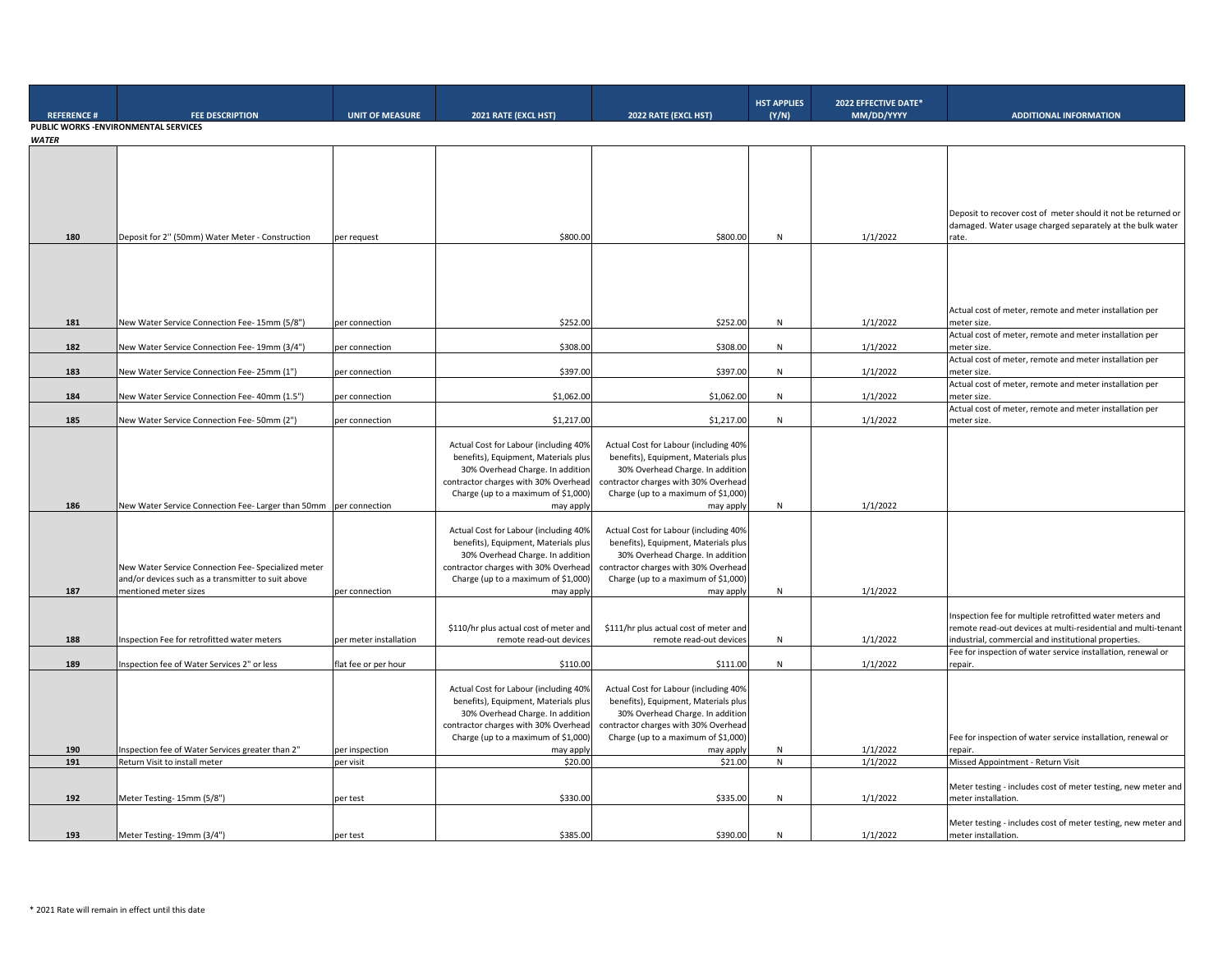| <b>REFERENCE#</b> | <b>FEE DESCRIPTION</b>                          | <b>UNIT OF MEASURE</b> | 2021 RATE (EXCL HST)                     | 2022 RATE (EXCL HST)                     | <b>HST APPLIES</b><br>(Y/N) | 2022 EFFECTIVE DATE*<br>MM/DD/YYYY | <b>ADDITIONAL INFORMATION</b>                                                        |
|-------------------|-------------------------------------------------|------------------------|------------------------------------------|------------------------------------------|-----------------------------|------------------------------------|--------------------------------------------------------------------------------------|
|                   | PUBLIC WORKS - ENVIRONMENTAL SERVICES           |                        |                                          |                                          |                             |                                    |                                                                                      |
| <b>WATER</b>      |                                                 |                        |                                          |                                          |                             |                                    |                                                                                      |
|                   |                                                 |                        |                                          |                                          |                             |                                    |                                                                                      |
| 194               | Meter Testing-25mm (1")                         | per test               | \$460.00                                 | \$465.00                                 | N                           | 1/1/2022                           | Meter testing - includes cost of meter testing, new meter and<br>meter installation. |
|                   |                                                 |                        |                                          |                                          |                             |                                    |                                                                                      |
|                   |                                                 |                        |                                          |                                          |                             |                                    | Meter testing - includes cost of meter testing, new meter and                        |
| 195               | Meter Testing- 40mm (1.5")                      | per test               | \$925.00                                 | \$940.00                                 | N                           | 1/1/2022                           | meter installation.                                                                  |
|                   |                                                 |                        |                                          |                                          |                             |                                    | Meter testing - includes cost of meter testing, new meter and                        |
| 196               | Meter Testing-50mm (2")                         | per test               | \$1,335.00                               | \$1,360.00                               | N.                          | 1/1/2022                           | meter installation.                                                                  |
|                   |                                                 |                        |                                          |                                          |                             |                                    |                                                                                      |
|                   |                                                 |                        | Actual Cost for Labour (including 40%    | Actual Cost for Labour (including 40%    |                             |                                    |                                                                                      |
|                   |                                                 |                        | benefits), Equipment, Materials plus     | benefits), Equipment, Materials plus     |                             |                                    |                                                                                      |
|                   |                                                 |                        | 30% Overhead Charge. In addition         | 30% Overhead Charge. In addition         |                             |                                    |                                                                                      |
|                   |                                                 |                        | contractor charges with 30% Overhead     | contractor charges with 30% Overhead     |                             |                                    |                                                                                      |
|                   |                                                 |                        | Charge (up to a maximum of \$1,000)      | Charge (up to a maximum of \$1,000)      |                             |                                    |                                                                                      |
| 197               | Meter Testing- 75mm (3")                        | per test               | may apply                                | may apply                                | N                           | 1/1/2022                           |                                                                                      |
|                   |                                                 |                        |                                          |                                          |                             |                                    |                                                                                      |
|                   |                                                 |                        | Actual Cost for Labour (including 40%    | Actual Cost for Labour (including 40%    |                             |                                    |                                                                                      |
|                   |                                                 |                        | benefits), Equipment, Materials plus     | benefits), Equipment, Materials plus     |                             |                                    |                                                                                      |
|                   |                                                 |                        | 30% Overhead Charge. In addition         | 30% Overhead Charge. In addition         |                             |                                    |                                                                                      |
|                   |                                                 |                        | contractor charges with 30% Overhead     | contractor charges with 30% Overhead     |                             |                                    |                                                                                      |
|                   |                                                 |                        | Charge (up to a maximum of \$1,000)      | Charge (up to a maximum of \$1,000)      |                             |                                    |                                                                                      |
| 198               | Meter Testing- 100mm (4")                       | per test               | may apply                                | may apply                                | N                           | 1/1/2022                           |                                                                                      |
|                   |                                                 |                        |                                          |                                          |                             |                                    | Customer service fee for setting up and administering                                |
| 199               | <b>Irrigation Administration Fee</b>            | per account set up     | \$15.00                                  | \$15.00                                  | N                           | 1/1/2022                           | account each year.                                                                   |
| 200               | rrigation Meter Removal and Reinstallation      | per request            | \$220.00                                 | 223                                      | N                           | 1/1/2022                           | Provided during regular operating hours                                              |
|                   |                                                 |                        |                                          |                                          |                             |                                    |                                                                                      |
|                   |                                                 |                        |                                          |                                          |                             |                                    | Fee for Inspection of multiple retrofitted water services at                         |
|                   |                                                 |                        |                                          |                                          |                             |                                    | multi-residential and multi-tenant industrial, commercial and                        |
| 201               | Upsizing Meters-Inspection fee                  | per meter installation | \$110/hr plus cost of meter upgrade      | \$111/hr plus cost of meter upgrade      | N                           | 1/1/2022                           | institutional properties - plus cost difference between meters                       |
|                   |                                                 |                        |                                          |                                          |                             |                                    |                                                                                      |
|                   |                                                 |                        |                                          |                                          |                             |                                    | Fee for Inspection of multiple retrofitted water services at                         |
|                   |                                                 |                        |                                          |                                          |                             |                                    | multi-residential and multi-tenant industrial, commercial and                        |
| 202               | Downsizing Meters- Inspection Fee               | per meter installation | \$110/hr plus cost of meter upgrade      | \$111/hr plus cost of meter upgrade      | N                           | 1/1/2022                           | institutional properties.                                                            |
|                   |                                                 |                        |                                          |                                          |                             |                                    |                                                                                      |
|                   |                                                 |                        |                                          |                                          |                             |                                    |                                                                                      |
|                   |                                                 |                        |                                          |                                          |                             |                                    | Cost of construction, materials and road restoration.                                |
| 203               | Service Removal- Residential- Deposit           | per request            | \$5,000.00                               | \$5,000.00                               | N                           | 1/1/2022                           | Adjusted the deposit to recover actual costs.                                        |
|                   |                                                 |                        | Deposit determined at time of            | Deposit determined at time of            |                             |                                    |                                                                                      |
|                   |                                                 |                        | demolition based on actual cost of       | demolition based on actual cost of       |                             |                                    |                                                                                      |
|                   |                                                 |                        | labour and material including contractor | labour and material including contractor |                             |                                    | Security deposit for service against the actual cost of removal                      |
| 204               | Service Removal- Commercial/Industrial- Deposit | per request            | charges                                  | charges                                  | N                           | 1/1/2022                           | plus inspection fee                                                                  |
|                   |                                                 |                        |                                          |                                          |                             |                                    |                                                                                      |
|                   |                                                 |                        |                                          |                                          |                             |                                    | Flow test fire hydrants at the request of a third party (i.e.                        |
| 205               | Fire Hydrant Flow Test                          | per test               | \$110.00                                 | \$111.00                                 | N                           | 1/1/2022                           | Insurance Underwriters, Developers, Businesses, etc.).                               |
|                   |                                                 |                        |                                          |                                          |                             |                                    |                                                                                      |
|                   |                                                 |                        |                                          |                                          |                             |                                    |                                                                                      |
|                   |                                                 |                        |                                          |                                          |                             |                                    |                                                                                      |
|                   |                                                 |                        |                                          |                                          |                             |                                    | Security deposit - based on cost to physically relocate a                            |
| 206               | Fire Hydrant Relocation- Security Deposit       | per relocation         | \$18,000.00                              | \$18,000.00                              | N                           | 1/1/2022                           | hydrant, not including inspection                                                    |
|                   |                                                 |                        |                                          |                                          |                             |                                    |                                                                                      |
|                   |                                                 |                        | Actual Cost for Labour (including 40%    | Actual Cost for Labour (including 40%    |                             |                                    |                                                                                      |
|                   |                                                 |                        | benefits), Equipment, Materials plus     | benefits), Equipment, Materials plus     |                             |                                    |                                                                                      |
|                   |                                                 |                        | 30% Overhead Charge. In addition         | 30% Overhead Charge. In addition         |                             |                                    |                                                                                      |
|                   |                                                 |                        |                                          |                                          |                             |                                    |                                                                                      |